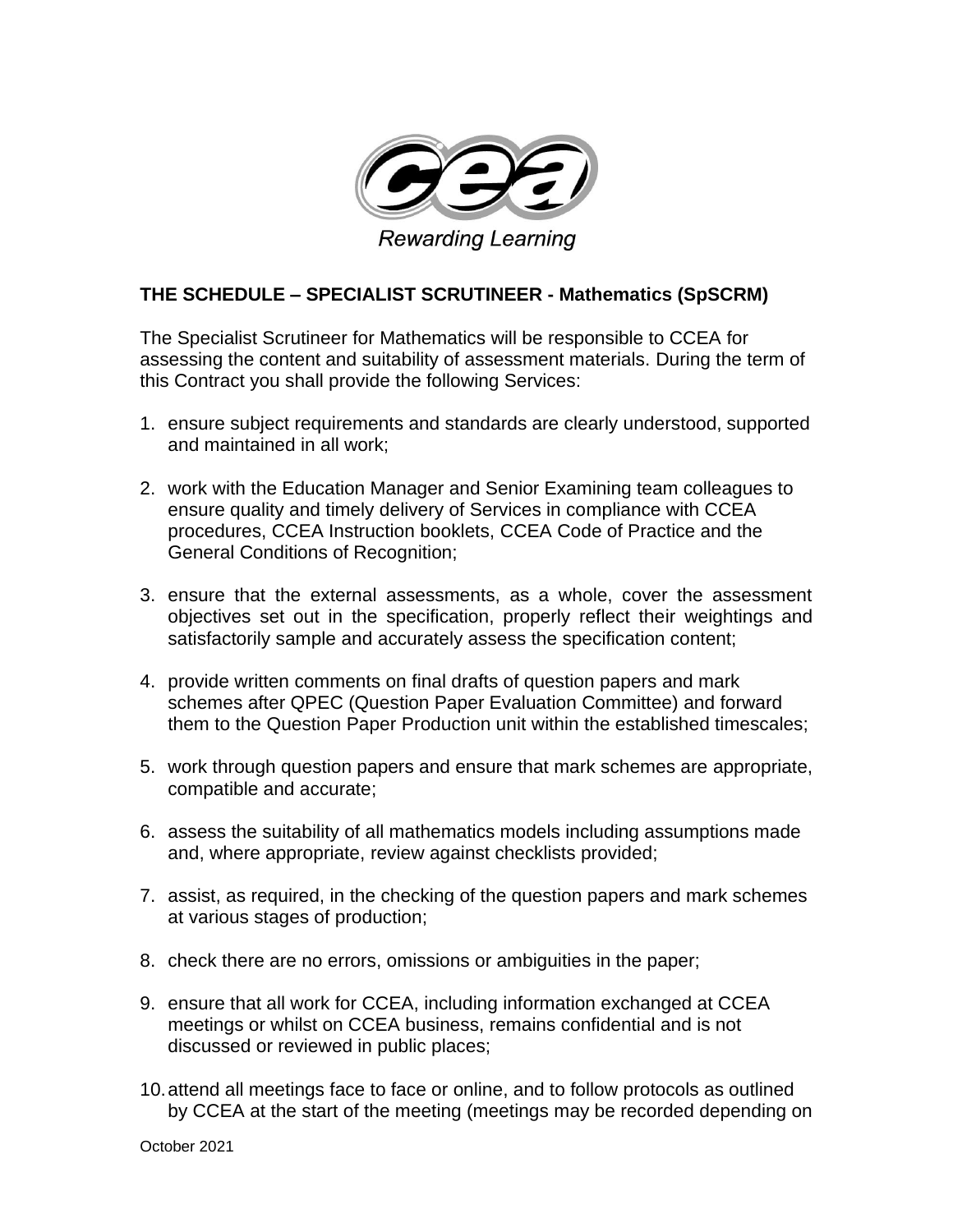business need. Attendees will be notified of this before the meeting commences);

- 11.attend training courses arranged by CCEA, in relation to new methods, techniques of assessment and administrative procedures;
- 12.ensure that all work is carried out to a high standard and is completed within agreed deadlines;
- 13.engage in modernisation activities and assist in the development of materials in support of the relevant specification;
- 14.engage in contract performance management with the Education Manager;
- 15.support CCEA as directed with its strategic modernisation programme for examinations and assessments. This can include but is not limited to: reviewing and testing new technologies and processes, participating in pilot projects and providing detailed feedback to improve learning and development;
- 16.perform any other services such as CCEA may reasonably require in respect of/relevant to the development of examinations.

## **NUMBER OF DAYS REQUIRED**

There are no specific days of the week in which the Supplier is required to carry out the Services. Work must be carried out in the Supplier's own time, and will be dependent on the number of question papers allocated.

## **CONFIDENTIALITY AND PROFESSIONAL INTEGRITY**

Please note that all examiners who are contracted to provide services for CCEA are required to maintain the confidentiality of assessment materials as described in Condition G4 of the General Conditions of Recognition – Maintaining Confidentiality of assessment materials. The General Conditions of Recognition state that:

*G4.1 Where confidentiality in –*

- *(a) the contents of assessment materials, or*
- *(b) information about the assessment,*

*is required in order to ensure that a qualification which an awarding organisation makes available, or proposes to make available, reflects an accurate measure of attainment, the awarding organisation must take all reasonable steps to ensure that such confidentiality is maintained.*